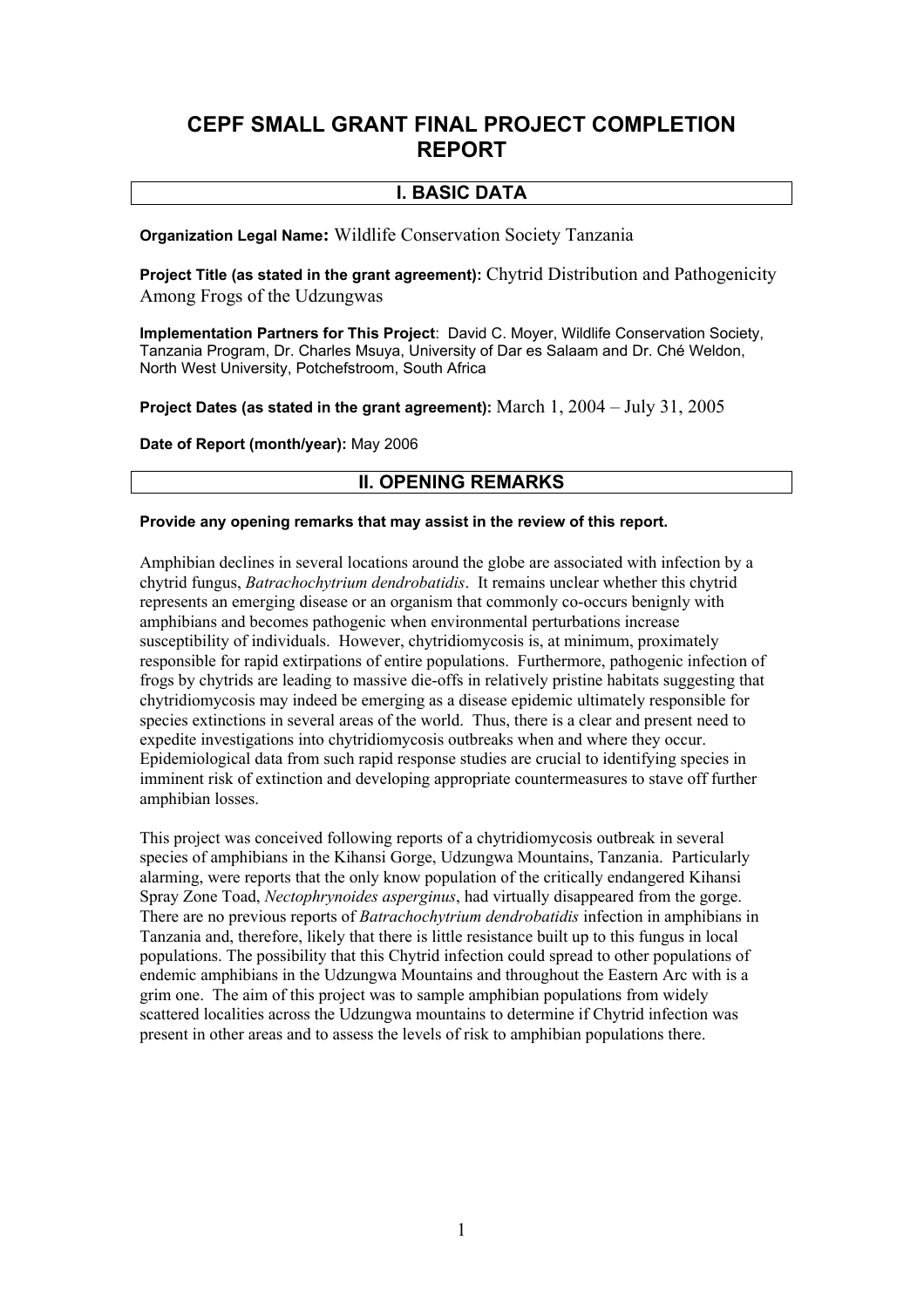# **III. NARRATIVE QUESTIONS**

### 1. What was the initial objective of this project?

Survey amphibians across the Udzungwas to determine the distribution of the chytrid fungus, *Batrachochytrium dendrobatidis* and *chytridiomycosis*.

#### *Expected results*

- Identification of Udzungwa endemics in imminent risk of global extinction due to chytridiomycosis
- Identification of species likely to be extirpated within the Udzungwa Mountains
- Mapped distributions of populations likely to be extirpated across the Udzungwas
- Frequency estimates of pathogenic and benign chytrid associations within populations

### *Deliverables*

- Establishment of a scientific team capable of rapidly executing field and laboratory project components.
- Report with details of project findings and proposed actions to prevent species extinctions based on these findings.
- Publication of results in peer-reviewed scientific journals to provide a baseline for future studies in Eastern Arc Region and simultaneously contribute to understanding of how the possible chytridiomycosis epidemic may be advancing globally.
- Updates to Eastern Arc and Coastal Forest Hotspot's Outcomes Database on all amphibian species surveyed during the study.

### 2. Did the objectives of your project change during implementation? If so, please explain why and how.

The objectives of the project did not change during implementation.

### 3. How was your project successful in achieving the expected objectives?

During fieldwork, amphibians were sampled from across the Udzungwa Mountains. The samples were screened at the laboratory of North-West University, South African do determine the geographic extent and pervasiveness of Chrytridiomycosis. This task was successfully completed and the distributon of B. dendrobatidis and level of Chytridiomycosis in amphibian populations in the Udzungwa Mountains was mappes. It was not possible to determind the level of risk to the endemic amphibian species with the data gathered during this project. More focused fieldwork will be necessary to arrive at a better understanding of the pathology of Chytridiomycosis and the implications of this for the endemic amphibians of the Udzugwas and Eastern Arc.

#### 4. Did your team experience any disappointments or failures during implementation? If so, please explain and comment on how the team addressed these disappointments and/or failures.

No major disappointments were experienced during project implementation. The early end of the rainy season in April 2004 and unusual temporal distribution of rainfall in the 2004-2005 rainy season did cause unforeseen delays. Field work and histological analysis took longer than planned.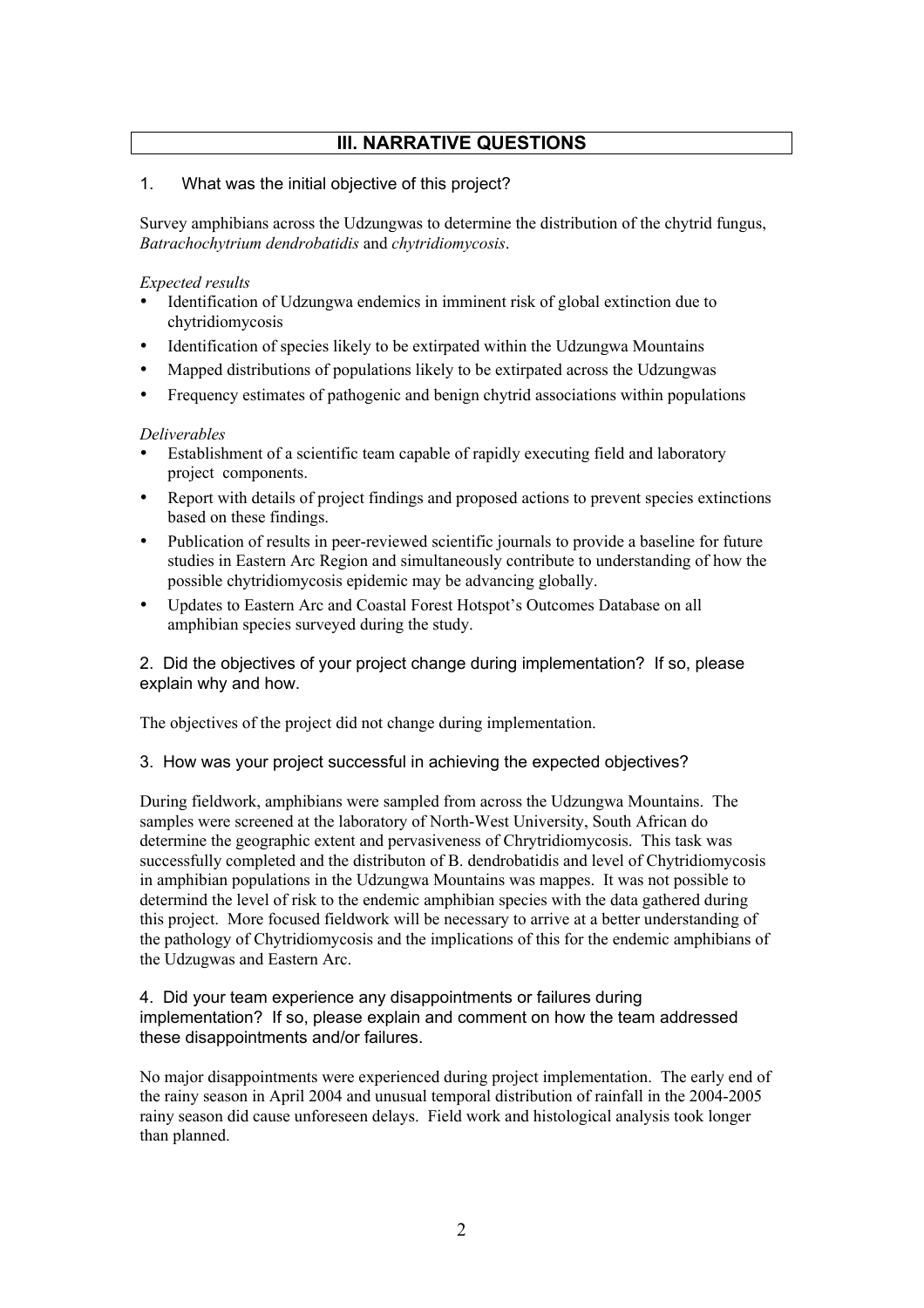#### 5. Describe any positive or negative lessons learned from this project that would be useful to share with other organizations interested in implementing a similar project.

There were no major lessons to be learned from the fieldwork other than to budget adequate time per field site to try to obtain as large a sample as possible (min. 20) per species. Otherwise fieldwork his was routine and uneventful.

#### 6. Describe any follow-up activities related to this project.

At this point, no further activities are planned. One last batch of specimens from Mugela Stream are still being analyzed and the report will be updated with that data when it becomes available. This site is mid-way between a number of other sites and the results from the laboratory screening will not alter the conclusions of this report in any significant way.

#### 7. Please provide any additional information to assist CEPF in understanding any other aspects of your completed project.

In some cases, it has not possible to identify specimens to species level. At least four species, a Hyperoliid, a Ranid a Bufonid and an Arthroleptid are new to science. Further fieldwork is required on all of these before descriptions can be published.

All specimens have been forwarded to Prof. Alan Channing who will assist with species level identification and descriptions of new species. Recent fieldwork in the Eastern Arc Mountains has brought to light a number of cryptic new species in the genus *Nectophrynoides*. Consequently, it has become very difficult to be confident of species level identifications in this group. Furthermore, species level identifications have long been problematical in the genus *Arthroleptis*. It is hoped that at least some specimens collected in this genus can be identified by comparison with other museum material.

If B. dendrobatidis proves to be restricted to the Udzungwa Mountains, strong measures must be taken to prevent its spread throughout the Eastern Arc and elsewhere. Recommendations for this are provided in the attached report.